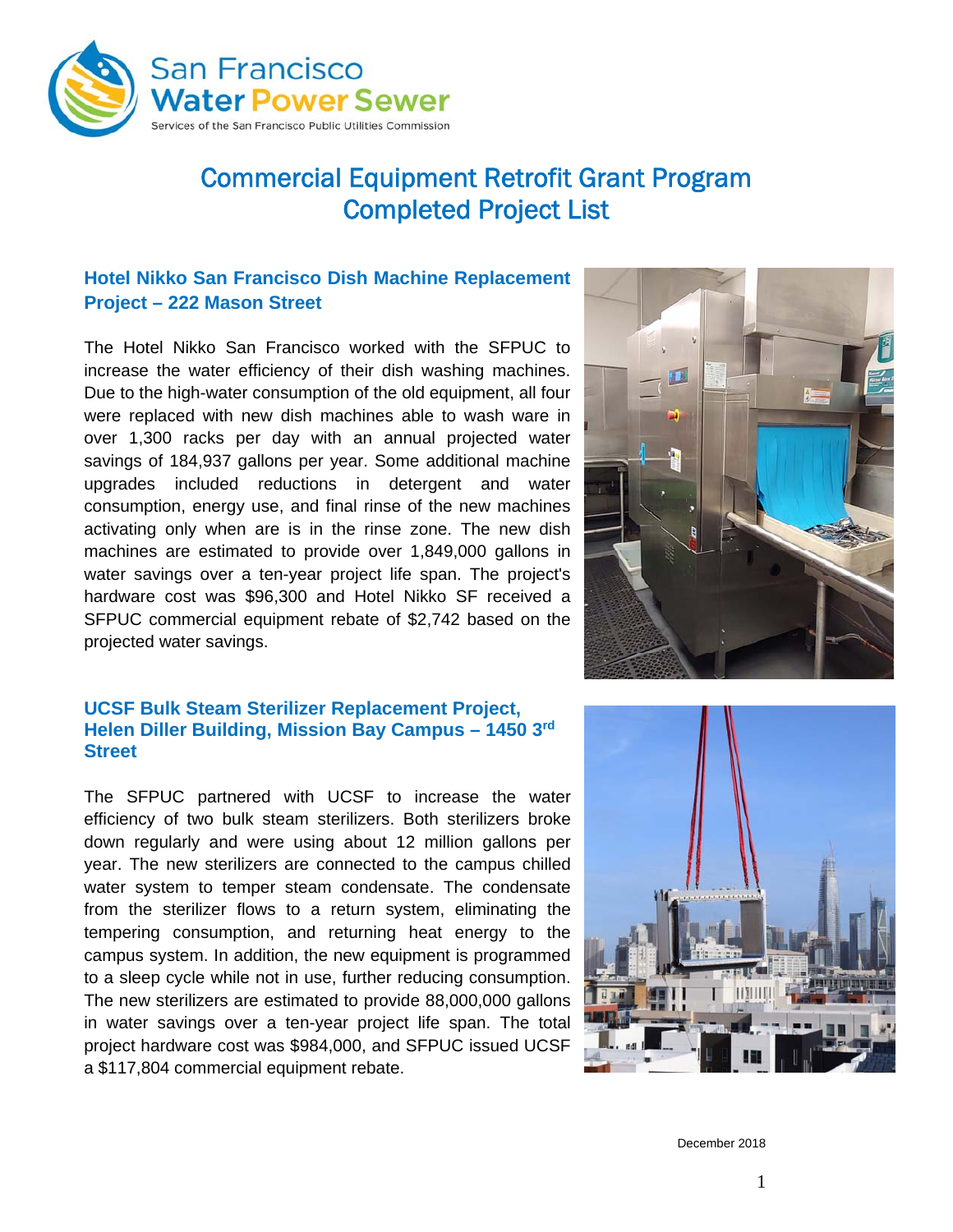December 2018

2

# **Hotel Nikko San Francisco Water Cooled Ice Machine Replacement Project – 222 Mason Street**

The Hotel Nikko increased the water efficiency of its icemaking operations by replacing 19 inefficient water-cooled ice machines with air-cooled machines. Once through watercooled ice machines use cold water to cool the condenser and then the water is dumped down the drain, resulting in significant water waste. Water consumption of once-through water cooled ice machines is 8 times greater than air-cooled machines and water savings is estimated at 129 gal per machine per day for each air-cooled model replaced (an 89% reduction of condenser cooling water use) or 895,000 gallons per year collectively. Based on project cost and water savings, the hotel is slated to receive a SFPUC commercial equipment rebate of \$32,400.

# **Marriot Marquis Hotel Dish Machine Project – 780 Mission Street**

Marriot Marquis Hotel increased the water efficiency of its associate cafeteria dish washing machine by replacing the old one with a new water efficient version, a Hobart Model CLPS66E. Based on the estimated project life span of 10 years, the lifetime water savings in combination with the total project hardware cost were used to calculate the rebate amount. The project resulted in 262,000 gallons per year and received a \$3,510 commercial equipment rebate from the SFPUC.

# **Davidson Dental Dry Vacuum Project – 2375 Ocean Avenue**

Dr. Daniel Davidson found that the vacuum pump supplying suction to his dental office was performing poorly, resulting in problems with the vacuum lines and impacts to daily operations. Davidson Dental worked with Yaeger Dental Supply to specify a new dry vacuum pump that would use no water and reduce water demand by 120,000 gallons per year. The TSV-5 Dry Dental Vacuum by Toppen Solutions, LLC was installed to replace the old, inefficient liquid ring vacuum. The SFPUC provided a \$1,000 rebate.





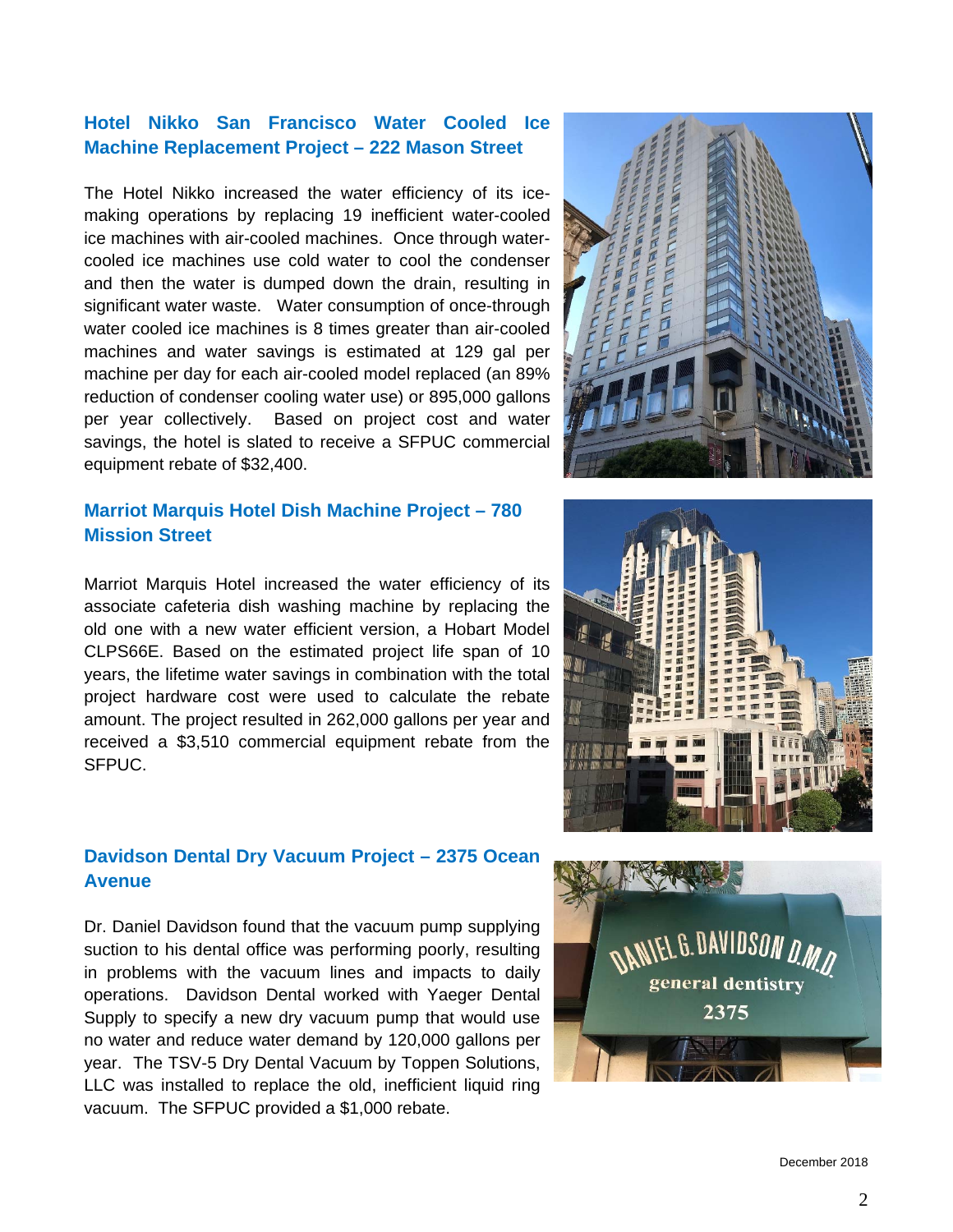# **Sutter Health Refrigeration Efficiency Project – 2333 Buchanan Street**

Sutter Health's California Campus converted four compressormaintained walk-in coolers and freezers that store perishable goods. The original inefficient cooling approach caused water to flow through the condenser section of each unit and then to the drain. The completed project converted the once-through cooling design to a closed loop cooling design. The watercooled condensers at each unit were connected to the chilled water central plant condenser water loop supply and return lines located directly outside the door to the room where they are located. A small electric circulation pump was installed to supply roughly 2 gallons per minute required by each condenser. Isolation valves were installed for condenser servicing and balancing valves were installed to insure proper flow at each condenser. With a total project cost of \$108,000 and an annual water savings of 4.35 million gallons, the SFPUC provided a \$17,407 commercial equipment rebate.



### **UCSF Sterilizer Replacement Project, Genentech Hall, Mission Bay Campus – 600 16th Street**

UCSF significantly increased water efficiency of its Genentech Hall sterilizers. The project replaced seven old 120 Century sterilizers with new Gentinge 533 LS-E water efficient sterilizers. The new sterilizers were purchased for a hardware cost of \$326,000 with additional installation costs of \$349,000 for a total project cost of \$675,000. Pre and post water metering shows an average water savings of 18,000 gallons per day or 6,489,000 gallons per year. Based on the estimated 10 year project life water savings of 64,388,000 gallons and the project's hardware cost, the SFPUC issued UCSF a \$86,080 commercial equipment rebate.